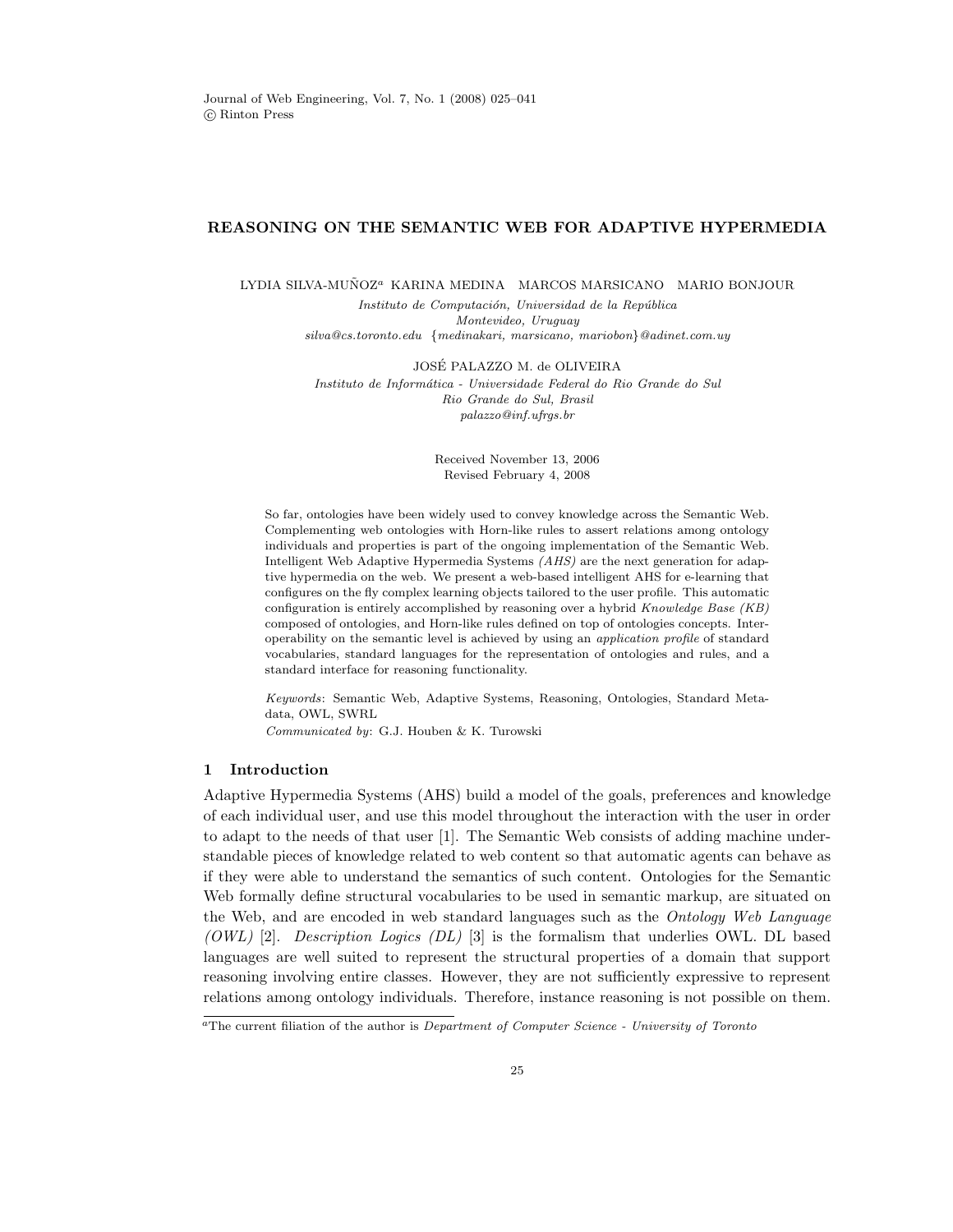#### 26 Reasoning on the Semantic Web for Adaptive Hypermedia

On the other hand, Horn-like clauses can capture relationships between composite properties and make the manipulation of individuals possible, addressing the reasoning about instances that DL lacks [4]. The combination of the two paradigms, namely, ontologies and rules, is necessary for practical purposes. Some early DL systems that included rules on top of ontology concepts are KRYPTON [5], BACK [6], Classic [7] and CARIN [8]. The Semantic Web Rule Language (SWRL) [9] is the language recently proposed to represent Horn-like rules on top of ontologies for the Semantic Web. The existing reasoners [10] that address this very expressive combination, which is encodable in SWRL, are not feasible for practical purposes, because such a combination is undecidable [4][9]. However, decidable results can be obtained by separating reasoning in the structural component from reasoning in the rule component of a KB[11][12]. This approach encourages the combined use of pre-existing rule-based reasoners with up-to-date DL reasoners [13] [14] to address hybrid inference. Following this approach, our architecture deals with structural inference by the use of the RACER reasoner [13], and with rule-based inference, by the use of the Jess rule engine [15]. With respect to interoperability and scalability, we used the standard interface DIG Description Logics application program interface (DIG) [16] to ask and tell our DL KB. This enables us to use any upto-date DL reasoner compliant with the standard DIG. AHS for e-learning have a Student Model that contains the style and preferences of each student and a model of the educative content. According to [20], an AHS for e-learning has an Information Space consisting of a Hyperspace of web pages with educative content and also a Knowledge Space telling the system which topics of the Domain being taught are addressed by each Hyperspace element. We have added some elements to the Knowledge Space. These extra elements convey structure and other metadata under the form of a set of axioms used for the on the fly computation of tailored learning objects. Since our system was envisioned to interoperate on the Semantic Web, i.e., to be used by Semantic Web agents, we make the knowledge about our e-learning data available in standard for the web terms. These terms are part of a terminology defined as an application profile that extends the terms defined in standard pre-existing vocabularies for the e-learning domain [17][18] [19]. Web agents can understand our OWL terminology, or can interpret each of its terms according to the semantics of their root standard terms. Since we have our terminology represented in OWL, which is a language envisioned to work under the Open World Assumption (OWA), the interchange of knowledge on the Web under the premise that the involved sources have non comprehensive information is possible. This is a necessary approach for the Semantic Web environment. On the other hand, we also take advantage of the Closed World Assumption (CWA) of the Datalog paradigm underlying the rule-based component of our KB to make the inference that only concerns our system. This approach is consistent with the vision given in [28]. This paper shows the decisions taken and the difficulties we had to overcome when addressing hybrid reasoning to achieve adaptation to user's profiles during the design and implementation stages of an Adaptive Hypermedia System for the Semantic Web. The remainder of this work is structured as follows. Section 2 introduces related work and contextualizes our contribution. Section 3 gives a brief account of existing approaches for addressing reasoning on the Semantic Web. Section 4 shows the built hybrid knowledge base, section 5 gives details about the hybrid inference that we carried out, and section 6 is a short conclusion.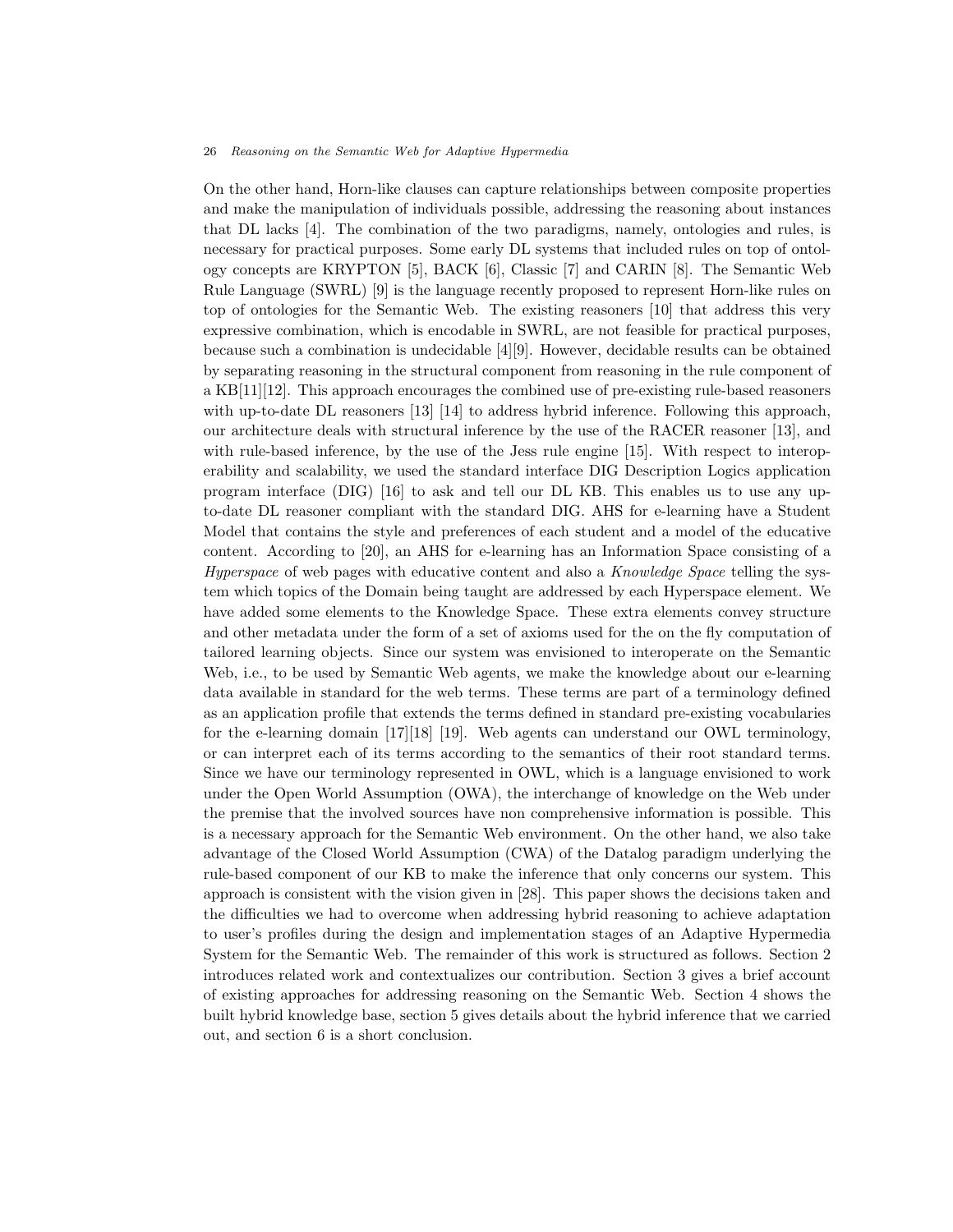## 2 Related Work

Adaptive Hypermedia Systems for e-learning use ontologies to agree on the semantics of the terms that their community of users share. Taxonomies are used to semantically relate the terms used in the areas of knowledge to be taught in their courses, and formal ontologies are used to represent knowledge about their typical activities, participants and resources [29]. In order to interoperate across the Web on the semantic level, metadata standards and web ontologies are needed. That interoperation is intended to facilitate search, evaluation, acquisition, and wide use of learning objects for example, for learners, instructors or automated software processes. In this context, namespace schemas, such as the Dublin Core schema [30] provide metadata standards for the Web. A namespace schema is a set of definitions for metadata elements that stand on the Web as reference points to be used to create metadata descriptions about resources of a specific domain in a standardized way. Generally, a schema is designed for a registration authority, and maintained as a stable reference on the Web. Such a design is made following a minimalist approach, which implies the use of a minimum set of elements with simple structure in order to facilitate the adoption of the schema by the community. Then, each particular community develops an application profile that tailors the standard to the community requirements while retaining interoperability with the original schema. In particular, the IEEE Learning Object Metadata (LOM) [25] standard provides a taxonomy for the e-learning domain composed of those terms needed to describe instructional content, learning objectives, instructional software and software tools, persons, organizations and events referenced during technology supported learning. Since XML support has reached a mature level, a number of projects have implemented their application profiles using XML bindings for LOM metadata, i.e., they have a specific XML Schema designed to validate documents with LOM descriptions of learning objects. Examples of projects using LOM metadata in XML are ARIADNE (http://www.ariadne-eu.org), Can-Core (http://www.cancore.org), SCORM (http://www. adlnet.org) and Heal (http://www.healcentral.org). However, XML is not able to convey the semantics of data structures by itself like RDF does. This means that applications that interoperate based on XML bindings need to agree in advance about the semantics of the terms of their application profiles. Conversely, the fundamental advantage of having an application profile based on RDF lies in the fact that RDF provides a standard way to represent meaning, making the realization of the machine understanding concept possible, and enabling the reutilization of pre-existing vocabularies, like Dublin Core. Authors in [25] give detailed explanations of the differences between XML and RDF bindings for LOM standard metadata.

We have developed an application profile based on RDF on top of which all our definitions were done. However, our novel approach consists of not only sharing domain knowledge through a RDF based application profile, but also of sharing all the knowledge needed for solving the problem of dynamically configuring a personalized learning object. All the machinery that we use for inference purposes, i.e. our definitions, axioms and rules, is formally represented in a machine understandable way, which means that any web agent SWRL / OWL DL aware, can unambiguously understand, and act, based on them. Following is a brief description of the strengths and weakness of the standard languages currently available to address reasoning on the Web.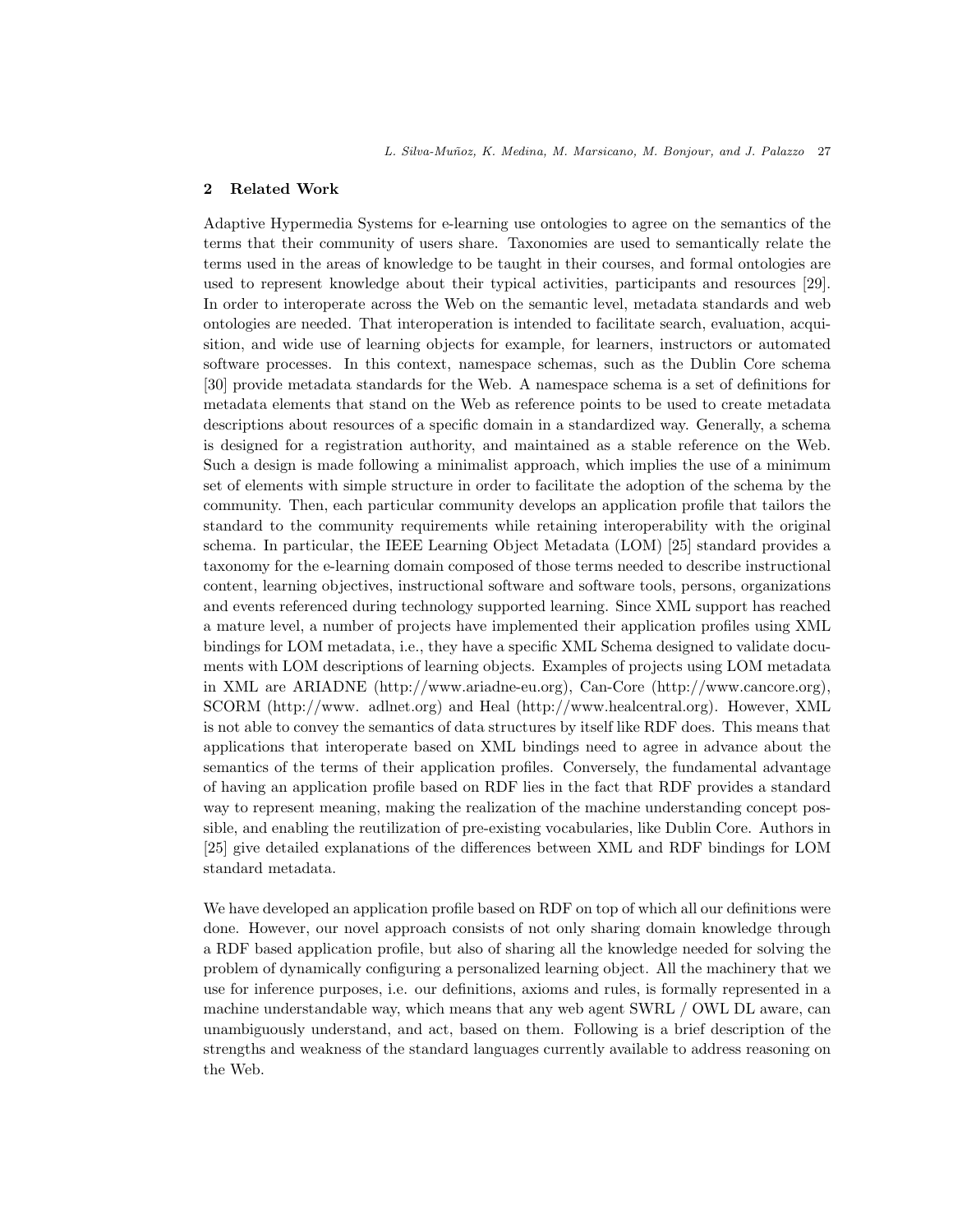### 3 Reasoning Approaches for The Semantic Web

Description Logics, the formalism underlying the ontology language for the Semantic Web OWL, structures the domain into categories called classes or concepts whose individuals hold complex predicates. Relations among concepts are called *properties or roles*. In terms of a correspondence with First Order Logic (FOL), atomic concepts can be seen as unary predicates, properties as binary predicates, and individuals as constants. Figure 1 shows a part of our ontologies where the relations between each course, its topics, and the material supporting their explanation are depicted.



Fig. 1 Courses and Topics

We formally define Support as the class of individuals that are related to an element of class Topic by relation supportsTo:

$$
Support \equiv \exists supportsTo. Topic
$$

We provide an axiom to characterize class Course stating that its elements are those related by the inverse of relation isAvailableTo with individuals of classes Support or Topic.

> $Course \equiv \exists isAvailableTo$ <sup>-</sup>.(Support  $□$  Topic)  $TopicsForCourseX \equiv Topic \sqcap \exists isAvailableTo.\{courseX\}$

We can query a DL KB to ask if a given individual satisfies a certain concept or ask for the entire set of individuals satisfying a concept, among others. A detailed account of DL can be found on [3]. DL reasoners work under the *Open World Assumption (OWA)*, this means that the knowledge in the KB is assumed to be incomplete, i.e. nothing can be inferred about what is not explicitly stated. For example, given a student, say student1, a course named course1 composed of topic1, topic2 and topic3, and having hasKnowledgeOn(student1, topic1) as the unique instance pertaining to relation hasKnowledgeOn, we are not allowed to conclude that student1 has no knowledge of topic2 and topic3. Such a conclusion is not possible under OWA because there is no explicit statement saying that the individual hasKnowledgeOn(student1, topic1) represent all the existing individuals of the relation hasKnowledgeOn. In absence of such a statement, the supposition is that they may exist, but our KB has not been told about them, i.e. it is assumed that our KB does not have a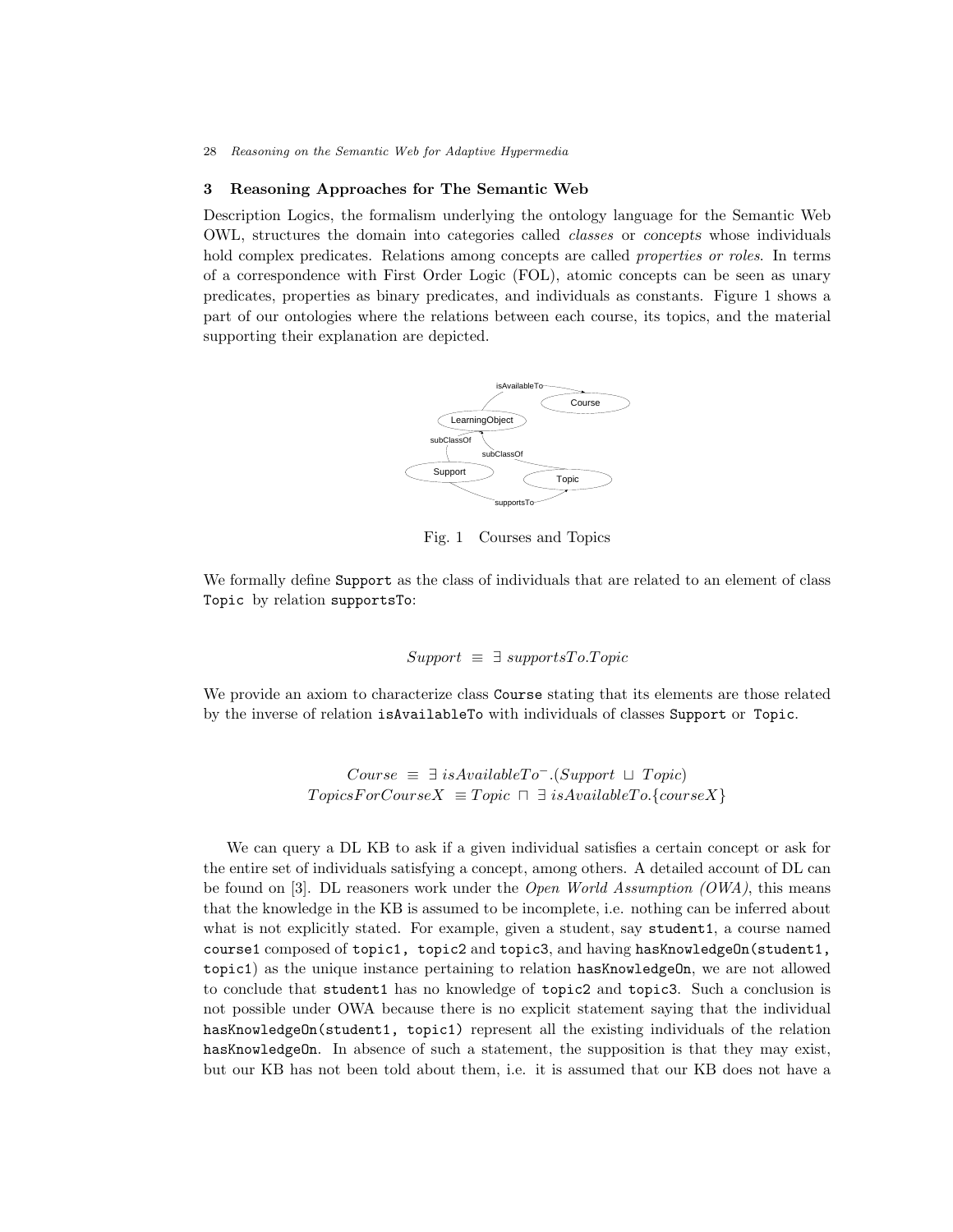comprehensive account of the world that it represents. On the contrary, working under Closed World Assumption (CWA), particularly using negation as failure, which is the assumption of database systems, we should conclude from the same KB that student1 only has knowledge of topic1, because we assume that our universe is closed to what our KB knows.

On the other hand, SWRL was designed to be the rule language for the Semantic Web. It is based on a combination of the OWL DL and OWL Lite sublanguages of OWL with the Unary/Binary Datalog RuleML sublanguages of the Rule Markup Language [9]. SWRL rules are of the form of an implication between an antecedent (body) and a consequent (head). Rules with conjunctive consequents can be divided into multiple rules each with an atomic consequent of the form:  $B1 \wedge B2 \wedge B2n \rightarrow H$ , which resembles the Horn rules of FOL. Atoms in these rules can be of the form  $C(x)$ ,  $P(x,y)$ , sameAs $(x,y)$ , differentFrom(x,y), or builtIn( $r, x, \ldots$ ) where C is an OWL description, P is an OWL property, r is a built-in relation, and x,y are either variables, OWL individuals, or OWL data values. Informally, an atom  $C(x)$  holds if x is an instance of class description C, an atom  $P(x,y)$  holds if x is related to y by property P, and an atom built $\text{In}(r,x,\ldots)$  holds if the built-in relation r holds for the interpretations of the arguments. For the sake of decidability only variables that occur in the antecedent of a rule are allowed to occur in the consequent, i.e. only individuals that are explicit in the KB can be used to support conclusions. The SWRL built-ins approach is based on the reuse of existing built-ins of XQuery [21] and XPath [22], which are themselves based on XML Schema Part 2: Datatypes[23]. XML and RDF sintaxis are provided for the serialization of SWRL on the web.

Each reasoning approach targets a very different kind of inference. The strength of DL lies in its very expressive class constructors that enable the definition of classes by describing the properties that their individuals hold. Given the axiomatization of the domain in such a class hierarchy, a DL reasoner can classify individuals according to the general schema and is able to determine if a given individual falls into some categories unanticipated by the modeler.

Nevertheless, reasoning over the combination of these kinds of rules defined on top of ontologies concepts is undecidable [4][9] and separating the reasoning in the structural component from the reasoning in the rule component of a hybrid KB is necessary in order to achieve decidable results [11][12]. In order not to be committed to a particular DL reasoner feature, we explored the Description Logic Interface (DIG), [16] which is a standard application program interface (API) for reasoning services on the web. DIG provides minimal functionality that is expected to grow until providing management of transactions, among others. The DIG specification consists of a XML Schema situated at http://dl-web.man.ac.uk/dig/2003/02/dig.xsd to encode DL language elements along with functionality that enables applications to ask and tell new statements to the Knowledge Bases that the reasoner is using. An application that uses DIG for reasoning services does not need to know which specific DL reasoner is providing those services. As part of our work, we have compared the main functionality provided by the NRQL query language implemented by the reasoner RACER [13] with the functionality provided by the interface DIG. It turned out that NRQL allows the management of OWL files while DIG does not. NRQL makes the use of Closed World Assumption possible, whereas this is impossible using DIG. NRQL also has a simple syntax that DIG lacks and provides functionality for deleting instances that DIG does not. Even though the NRQL query language is more expressive than the DIG interface, DIG provides a convenient standard style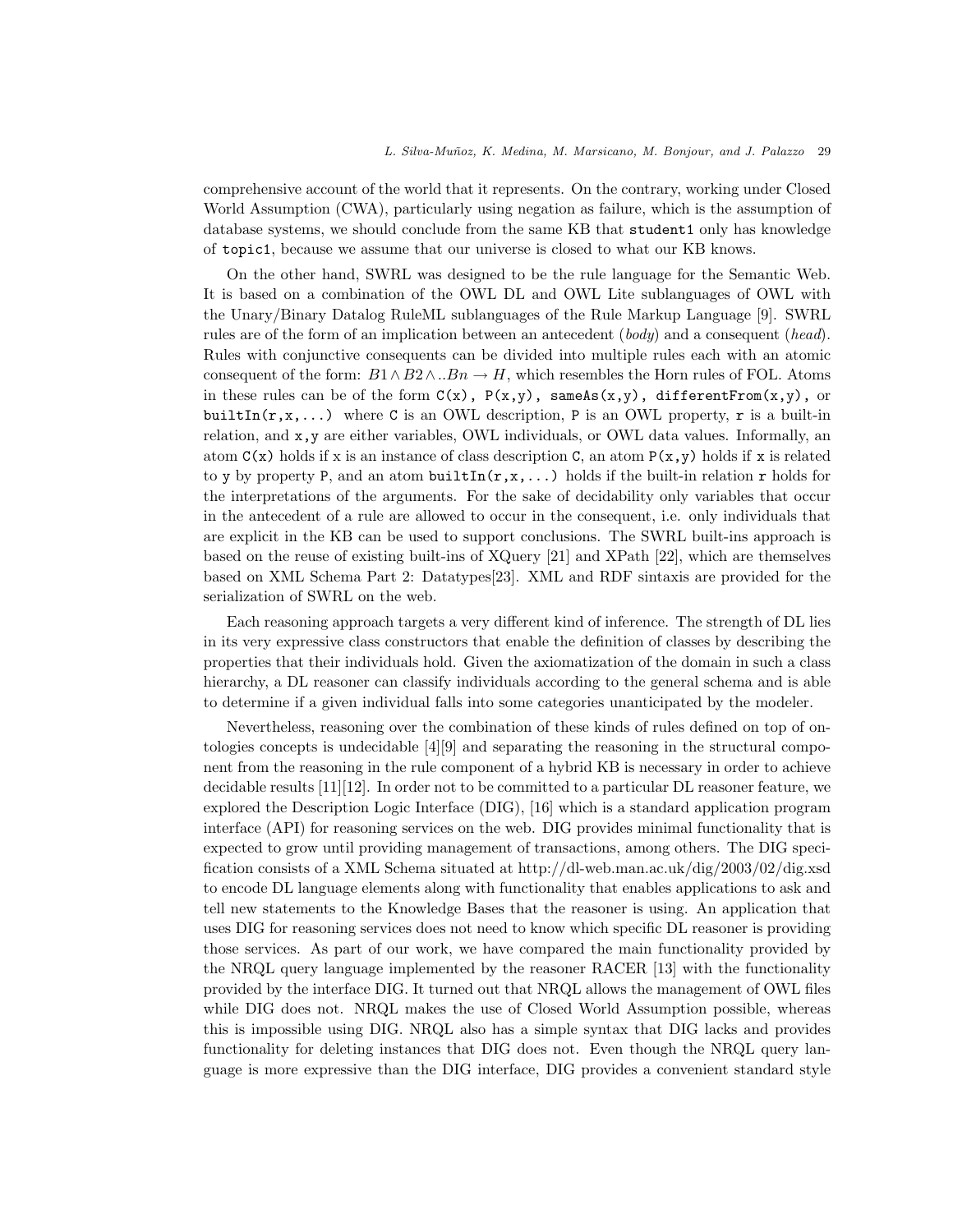30 Reasoning on the Semantic Web for Adaptive Hypermedia



Fig. 2 Information Space

for a Semantic Web application and is sufficient for our practical purposes. In the end, we structured our knowledge base as a theory composed of a set of Description Logics axioms and Horn-like rules implemented using OWL DL and SWRL, respectively. Our KB takes advantage of both reasoning approaches, but the inference that each one contributes is carried out separately for efficiency purposes. The communication between the two parts of our KB is accomplished by using the API DIG [16].

### 4 The Hybrid Knowledge Base

As the Semantic Web vision requires, the terms that we have used to convey the meaning of our data are refinements of standard vocabularies that are already anchored on the Web. We have developed an *application profile* [17] of the Learning Object Metadata (LOM) standard [25] that conveys the meaning that our particular learning environment requires. We have used OWL DL, which is the most expressive OWL that is also decidable [2] for the application profile representation, and a RDF binding [24] as the implemented version of the conceptual standard. Standard terms, with a well known global semantics, are the basis for our application Profile, and all of our ontologies have their terminology based on them. Even RDF web agents that are not OWL aware can understand our terms according to the semantics of their roots on RDF terminologies. For the sake of clarity, and because it is not relevant for this paper, we have omitted the namespaces qualification accompanying the name of the elements of our KB, however, [17] has a detailed account of them. The DL segment of our KB is composed of the set of OWL statements that our ontologies contain. The rules segment of our KB resides on the SWRL sentences that the same ontologies files contain, they are Horn-like rules that assert conditions over individuals, concepts and relations defined in OWL axioms. We have addressed two different conceptual areas about which the system has to have knowledge about. One is the Knowledge Space of the system related to the educative content, and the other concerns the student profile to whom the educative content will be adapted [20].

# 4.1 Ontologies Structuring the Knowledge Space

The Domain and Content Knowledge ontologies form the Knowledge Space of the hybrid system. The Domain ontology contains a taxonomy of concepts that structures the domain being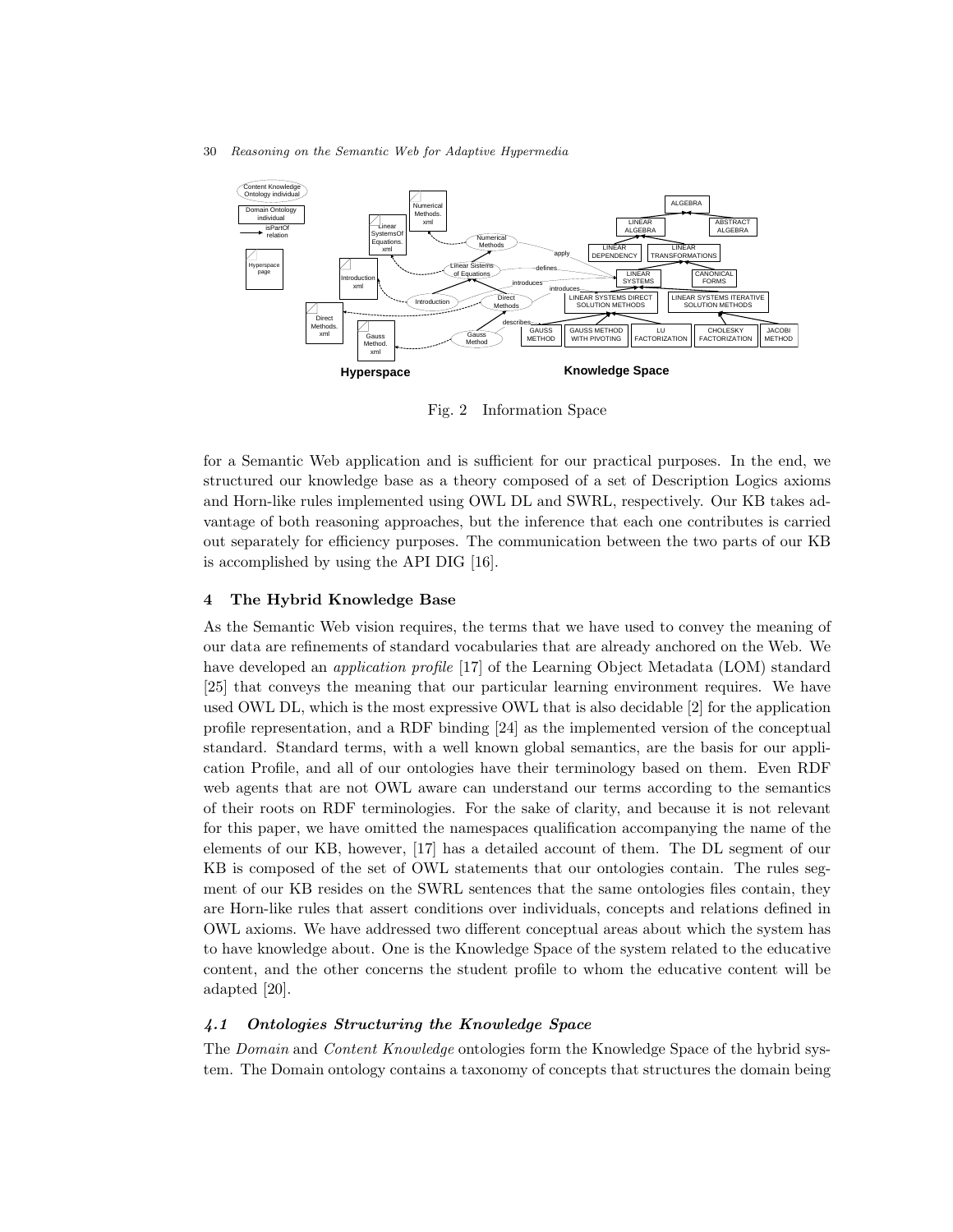

Fig. 3 Content Knowledge Ontology

taught. Most of its instances are related by mereological relations. The Content Knowledge ontology gives the necessary knowledge to correctly assemble the small pieces of educative content. It contains mereological relations, but also, among others, those that indicate a convenient order of presentation and prerequisite conditions. The knowledge contained in the Domain ontology is mostly used at the authoring or recommendation of educative content time. It enables a contributor to classify a piece of educative content as addressing the teaching of a certain topic of the domain taxonomy. On the other hand, the Content Knowledge ontology is intended to be used in the task of automatically computing complex learning objects according to the student's profile. Figure 2 shows the relations among a small set of individuals of the named ontologies. The Hyperspace is given by the XML pages containing the proper educative content.

Figure 3 partially shows the structure of classes of the Content Knowledge ontology. Instances of class *Topic* represent some concept or idea being part of a *Discipline* of study in the context of a given Course. The explanation of the topic comes with examples, exercises and complementary material represented in classes subsumed by class Support, such as Example, Exercise and Complementary. A topic may have sub-topics giving more specific and detailed explanations related by the  $isPartOf$  relation, i.e., they are considered part of the explanation of the prime topic. The  $isPartOf$  relation was declared transitive. The order in which the subtopics of a topic must be presented according to learning purposes is given by the *learn*ingPath relation, which was declared functional. Given a course, only certain topics of the discipline that the course customizes are available for it, and only certain support material of the available topics are in turn available for the course.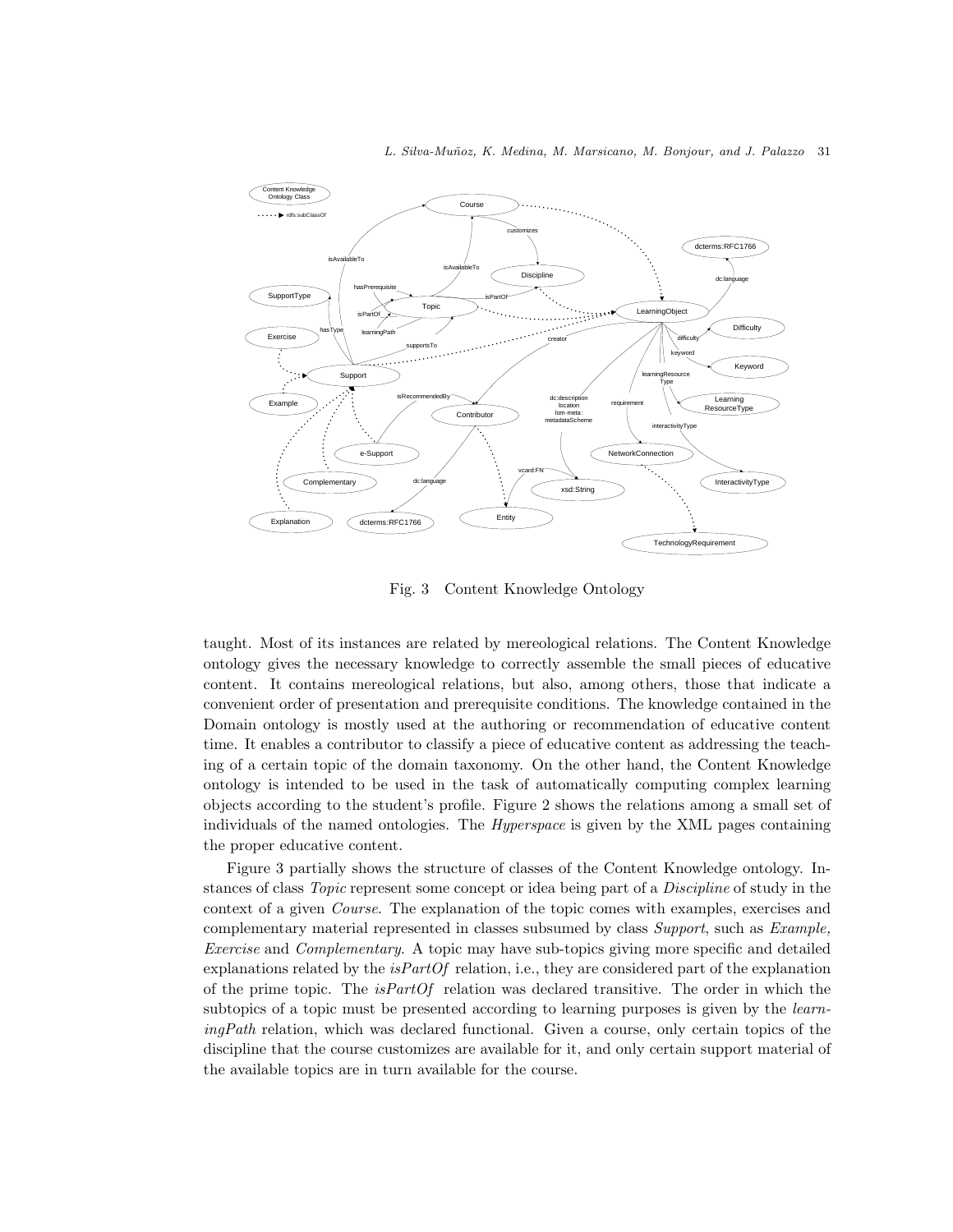32 Reasoning on the Semantic Web for Adaptive Hypermedia

## 4.2 Ontologies Modeling the Student Profile



Fig. 4 Student Ontology

The Student ontology, depicted in figure 4, provides the necessary knowledge about the student profile used to address the task of computing "on the fly" those Learning Objects that pertain to the Course the student has as her learning goal, adapted to the capacity of her current *Network Connection*, and presented according to her *Cognitive Style of Learn*ing. The Cognitive Style of Learning (CLS) [26] is an individual aspect that describes the way in which a person habitually approaches or responds to the learning task. The entity CognitiveLearningStyle is intended to contain the four CLS identified in  $[27]$ , i.e. (i) Analogue-Analytical; (ii) Concrete-Generic; (iii) Deductive-Evaluative and (iv) Relational-Synthetic. According to her CLS, a student may prefer to visit the examples about a topic, try the challenge of doing some exercises related to the topic, and then go on to the page containing the explanation of the topic, while another student with a different CLS may prefer to read the explanation of the topic first, then read the examples, and finally try the exercises. The order of precedence in which the different types of support material should be presented is given by relations firstType, secondType, thirdType and fourType shown in figure 4.

#### 4.3 Rules for Reasoning on Instances and Properties

Rules have been used to tell our KB certain conditions that hold among the property values of related individuals. Description Logics has no tools to represent such a type of connection. For example, we use the following rule in order to tell our KB that it should infer that the language in which a learning object was written is the same as the language of its author, under the assumption that the most common situation is a creator authoring learning objects in her own native language.

learningObject(?x)  $\land$  creator(?x,?y)  $\land$  language(?y,?t)  $\rightarrow$  language(?x,?t)

Considering the terminology defined by ontology Content Knowledge, figure 5 graphically shows through an example, that relations  $i$ **sPartOf** and learningPath are expressive enough and human manageable to represent the semantics of the hierarchic structure of topics shown in figure 3, i.e., they are the clearest way to add or remove topics from a discipline structure,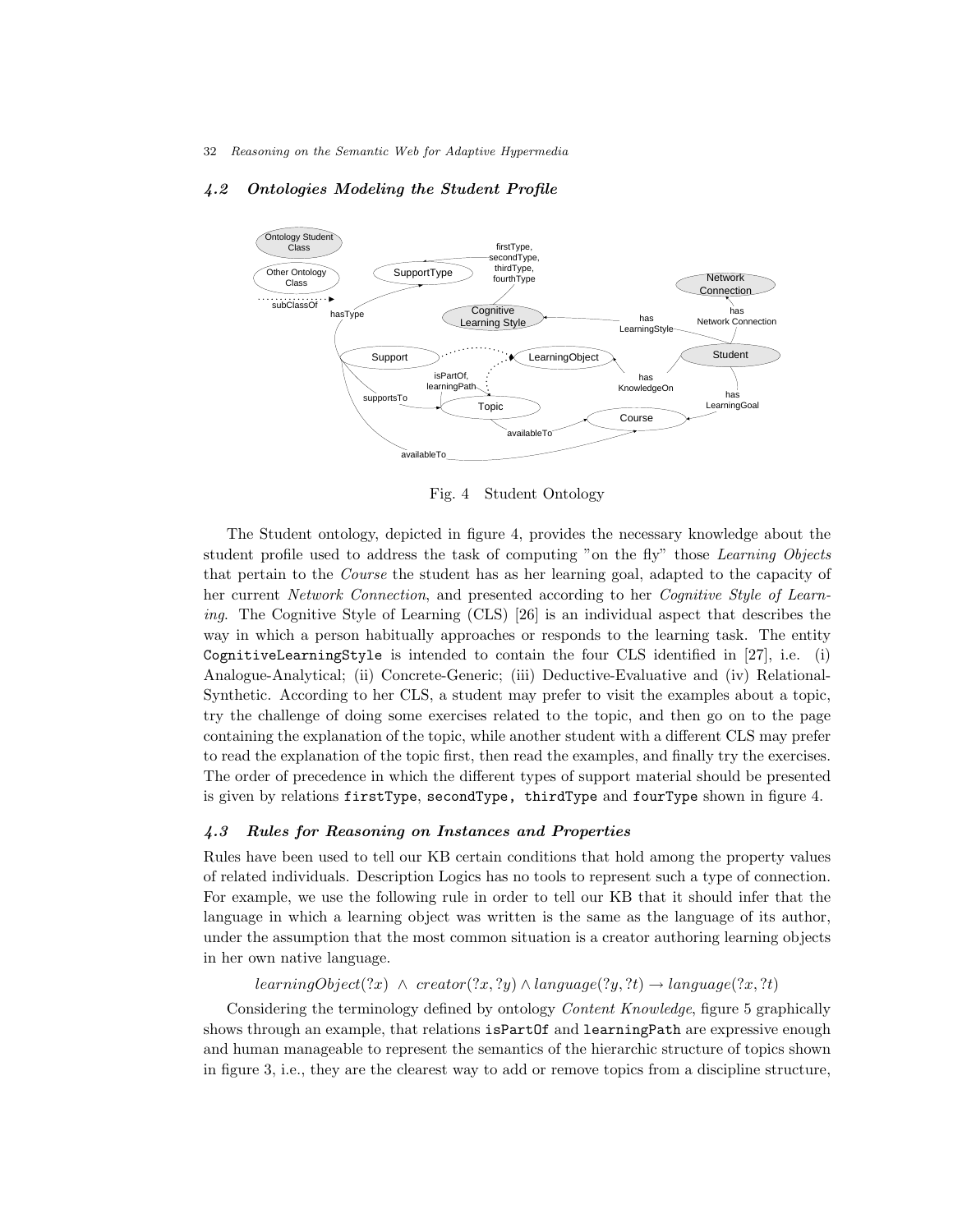

Fig. 5 Redundant properties for the presentation order of topics

they are also structurally well manageable for a DL reasoner. However, it is not possible for a DL reasoner to address the combination of instances of different relations. For example, in order to infer which the next topic of a given one is, based on the semantics of the two relations isPartOf and learningPath, there are three possible situations to be considered. Namely, topic x has topic y as its next topic on the presentation order, i.e.,  $nextTopic(x, y)$ if (I) Topic y is the first child of topic x from left to right; (II) learning Path  $(x, y)$  holds and topic x has no children, or (III) is PartOf  $(x, w)$  holds and learning Path  $(w, y)$  holds, topic x has no children nor sibling at its right. Expressed in FOL:

(1) 
$$
(\forall x, y, z, t) \text{ is} PartOf(y, x) \land \neg learningPath(z, y) \land
$$

$$
\neg (isPartOf(y, t) \land \text{ is} PartOf(t, x)) \rightarrow \text{nextTopic}(x, y)
$$

(II) 
$$
(\forall x, y, z)
$$
 learningPath $(x, y) \land \neg isPartOf(z, x) \rightarrow nextTopic(x, y)$ 

(III) 
$$
(\forall x, y, z, t, w) \ is PartOf(x, w) \land learningPath(w, y) \land
$$

$$
\neg is PartOf(z, x) \land \neg learningPath(x, t) \rightarrow nextTopic(x, y)
$$

Due to the fact that property isPartOf was declared transitive, each topic is considered to be indistinctly part of all the topics included on the transitive clousure of relation isPartOf, i.e. topics T1, T2 and T3 are considered as holding isPartOf(T3,T2), isPartOf(T2,T1), but also holding  $isPartOf(T3,T1)$ . However, quering the KB did not allow us to differentiate between instances is PartOf(y,x) that were explicitly told to our KB and those that result from the transitive clousure of the relation isPartOf .

To deal with this issue, we have defined a property that collapses the two properties isPartOf and learningPath into only one, called nextTopic, whose individuals state what topic should be after a given one regardless of structure issues. The criteria used to define nextTopic in function of isPartOf and learningPath are those shown in the given conditions (I), (II) and (III). Instances of nextTopic relation are shown in part (b) of figure 5. In the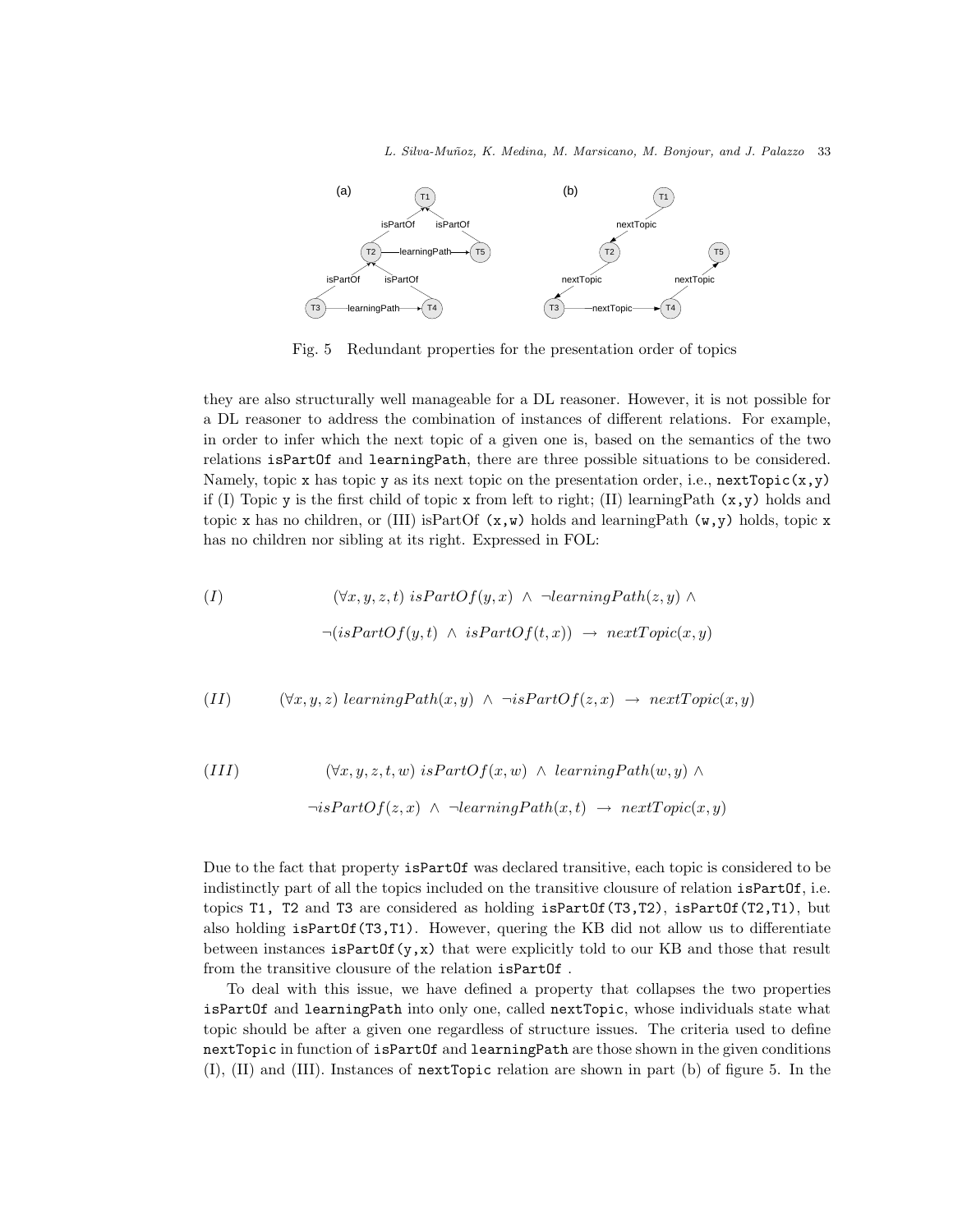#### 34 Reasoning on the Semantic Web for Adaptive Hypermedia

end, what we considered the best way to approach the issue was to maintain the two expressive structural relations as the main way to express the structural terminology, but to solve the computation of the next topic when automatically configuring a new learning object, by using the new redundant relation. In order to maintain consistency, the instances of each alternative representation are computed in a controlled automatic basis. Following are the SWRL rules whose computation populates the extension of relation nextTopic, we have used the informal human readable notation given in [9].

$$
(I) \qquad Topic(?x) \wedge Topic(?y) \wedge isPartOf(?y, ?x) \wedge
$$

$$
\neg (Topic(?z) \wedge isPartOf(?z, ?x) \wedge learningPath(?z, ?y)) \wedge
$$

$$
\neg (Topic(?t) \wedge isPartOf(?t, ?x) \wedge isPartOf(?y, ?t)) \rightarrow nextTopic(?x, ?y)
$$

(II) 
$$
Topic(?x) \wedge Topic(?y) \wedge learningPath(?y, ?x) \wedge
$$
  
\n $\neg(Topic(?z) \wedge isPartOf(?z, ?x)) \rightarrow nextTopic(?x, ?y)$ 

(III) 
$$
Topic(?x) \wedge Topic(?y) \wedge (Topic(?z) \wedge learningPath(?z, ?y) \wedge
$$
  
\n $isPartOf(?x, ?z) \wedge \neg (Topic(?u) \wedge isPartOf(?u, ?x)) \wedge$   
\n $\neg (Topic(?t) \wedge learningPath(?x, ?t)) \wedge$   
\n $\neg (Topic(?v) \wedge Topic(?w) \wedge isPartOf(?x, ?v) \wedge$   
\n $isPartOf(?v, ?z) \wedge learningPath(?v, ?w)) \rightarrow nextTopic(?x, ?y)$ 

We have used the built-in swrlb: booleanNot provided in [9] to be able to represent negation in SWRL. Each time that the structure of topics is modified, the extension of relation nextTopic will automatically be computed by the inference of the rule engine. For the sake of clarity we have omitted the considerations related to prerequisite conditions that are actually used for the computation of the next topic, but whose use is similar to what was presented here. Another important issue that required the use of rules to be solved concerns the necessary inference for the automatic computation of the best order for a set of supporting material given the Cognitive Learning Style of the student. Part (b) of Figure 6 shows instances of relation nextSupport obtained similarly to what was presented to obtain the extension of nextTopic.

To depict the entire process we will start by Part (a) of Figure 6 that shows, as an example, part of the structure of course1. Two topics are available for the course. Topic topic1 has an explanation, two examples, two exercises and one piece of complementary material. We assume that all the showed support individuals are available for course1. Each individual of class Support is related to an individual of class SupportType indicating the four types of support the system has. The individual relational-Synthetic of class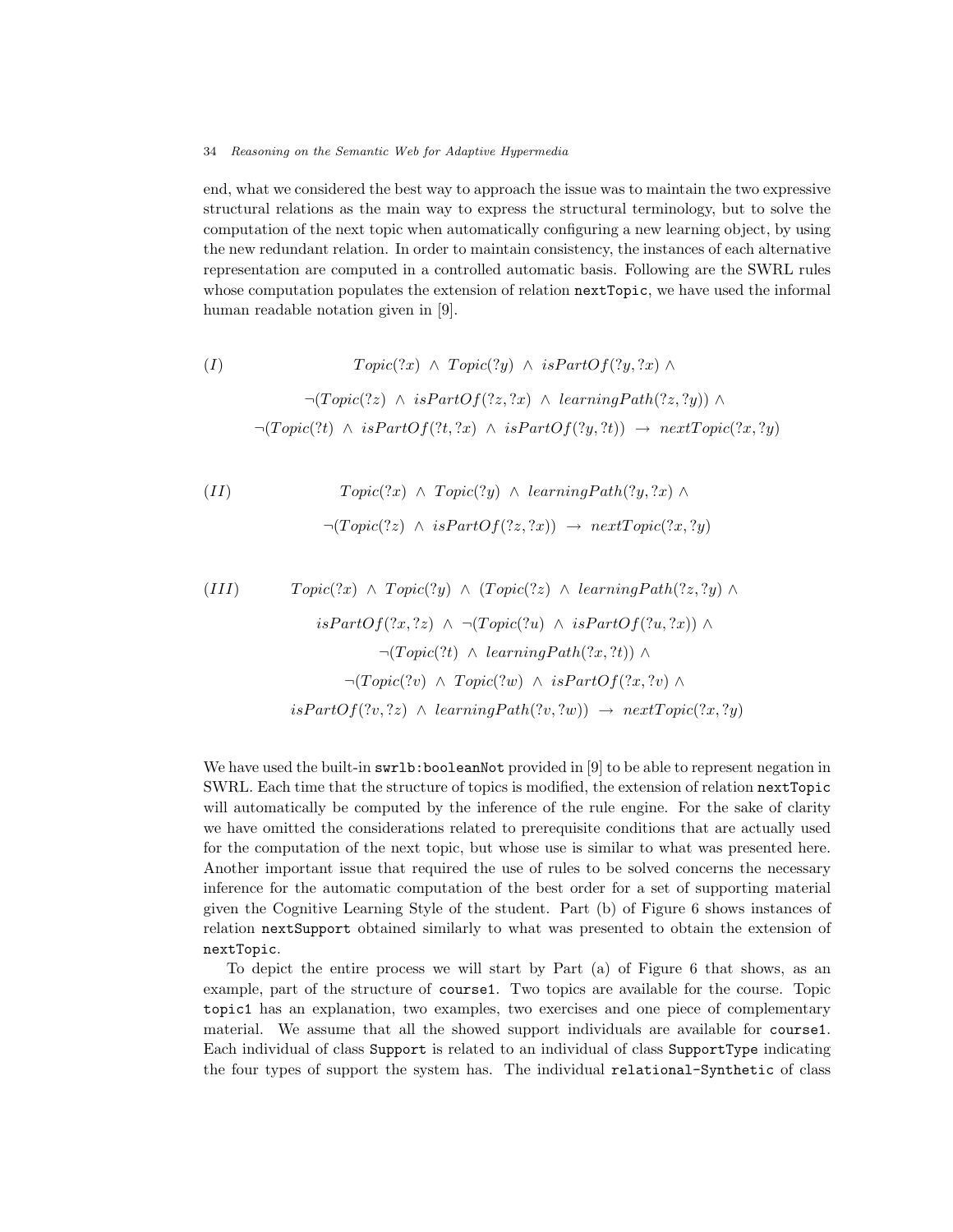

Fig. 6 Cognitive Learning Style determining the presentation order for the support material of topic 1

CognitiveLearningStyle is representing such a particular CLS. The order in which the support material should be presented to students that have relational-Synthetic CLS is given by the four relations named firsType, secondType, thirdType and fourthType whose range are in class SupportType. For example, firsType(relational-Synthetic, explanation) indicates that individuals with that CLS prefer to receive explanations first.

The actual order among elements of the same category is given by their value on property difficulty, which stands for the degree of difficulty that is expected the learning object will present when a student approaches it. We have defined rules for computing the extension of relation nextSupport, shown in Part (b) of figure 6, in an analogous way to what we did to comput the extension of nextTopic relation. We have also used rules to let the system know when a student has completed the study of a given topic. The following SWRL rule creates a new instance of relation hasKnowledgeOn relating the student to the topic once the student has knowledge about all the supporting material of the topic.

> $\neg(Student(?z) \land Topic(?x) \land Support(?y) \land supportsTo(?y, ?x) \land$  $\neg hasKnowledgeOn(?z, ?y)) \rightarrow hasKnowledgeOn(?z, ?x)$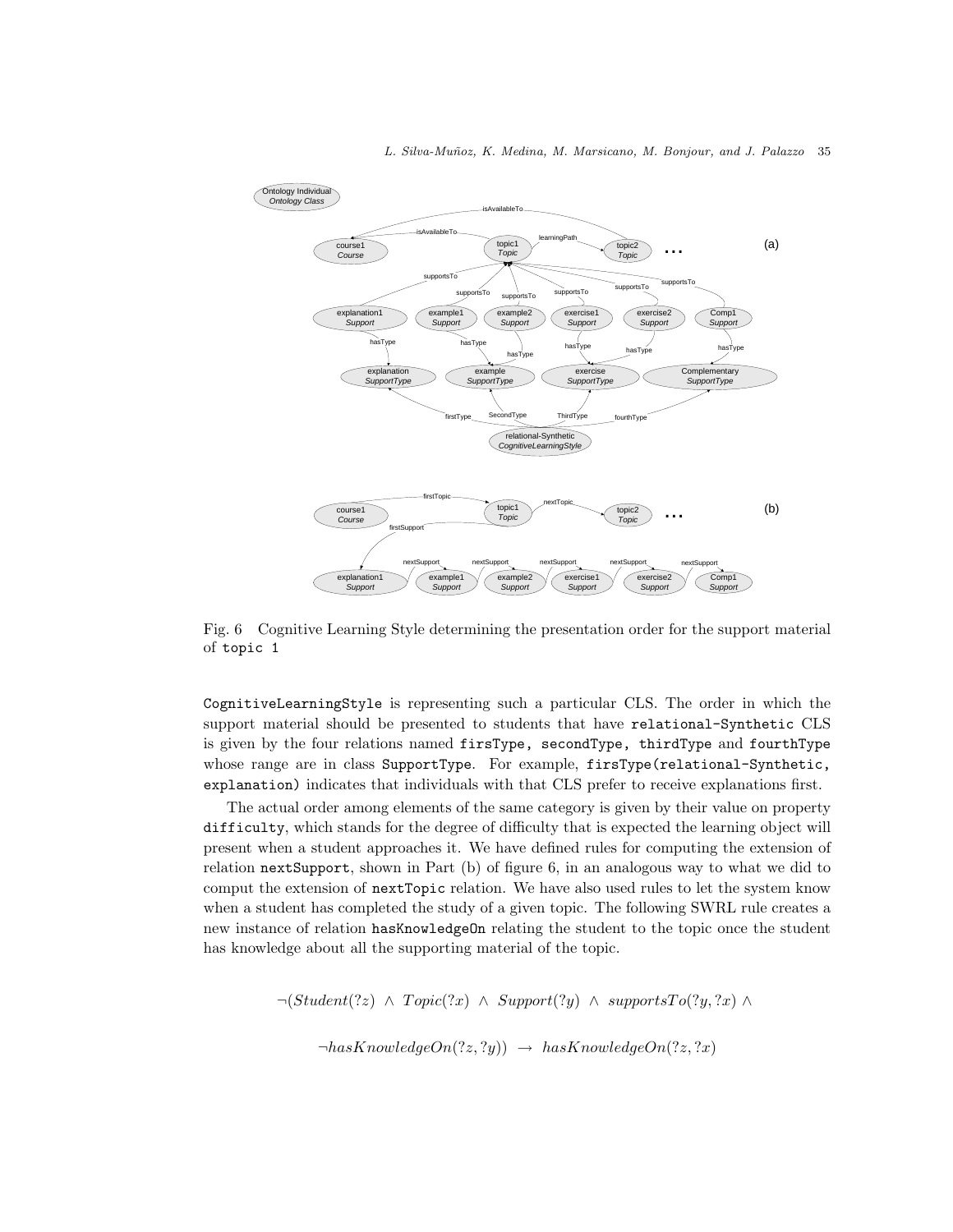#### 36 Reasoning on the Semantic Web for Adaptive Hypermedia



Fig. 7 System Architecture

#### 5 Hybrid Inference for Adaptation

Figure 7 shows the architecture used to support hybrid inference for adaptation purposes. The ACS- Adaptive Content Selection module groups the system functionality related to adaptation. It contains three sub-modules, namely, the Student Manager, the Content Manager, and the Knowledge Manager. The Student Manager module continuously monitors the activities of the student on the system in order to update the Student Model. The Content Manager module makes the educative content required by the other modules available. The Knowledge Manager module uses the DL reasoner to query the Knowledge provided by both the Student Model and the Knowledge Space of the system. It acts as a broker among the other ACS sub modules given the foundations to decide both which educative content to provide to each student and what actualizations to the Student Model should be done. The Knowledge Manager module uses the standard for the Web DIG/XML- Description Logics Interface to communicate knowledge with other modules and in particular with the reasoner.

The ORBIS- Ontology and Rule-based Inference System module provides both functionality related to the ontologies storage and **rule based reasoning services**. It encapsulates the use of the JESS rule engine by means of a transformer based on XSLT technology. The transformer acts as a wrapper converting the standard for the Web SWRL-Semantic Web Rule Language rules that the Knowledge Manager has to tell to the rule engine KB, into the internal format CLP of JESS, and also transform the new ontology individuals inferred by the rule engine, into DIG/XML sentences that will be told to the KB of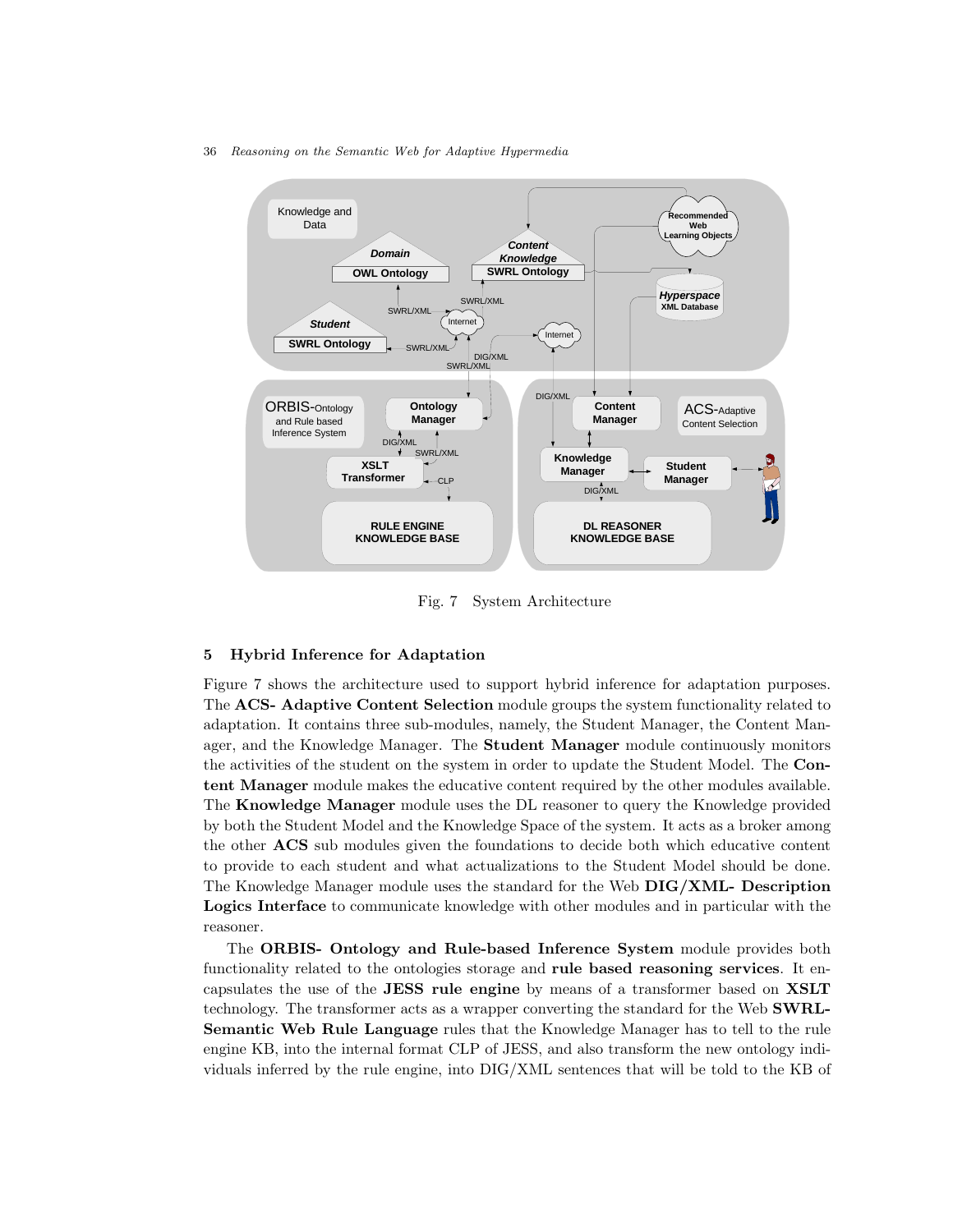the DL reasoner. We have used the DL reasoner RACER[13] and the rule engine JESS[15]. After each cycle of the rule engine reasoning, the inferred instances are added to the DL KB, so that they are used for structural querying. In spite of the fact that OWL is based on the open world assumption, and the terminological part of our KB is treated under such an assumption, we take advantage of *closed world assumption*, in particular of *negation as failure* by encapsulating inference inside the rule engine.

Various students are allowed to work simultaneously on the system. We had to deal with some restrictions imposed by the use of the standard DL interface DIG, in particular, the interface does not allow for transactional management and for identifying different clients that are working at the same time in a certain KB. We decided to use one KB per student working on the system, since working with various KB at the same time is possible for the reasoner used. KB elements that need to be modified during the student activity are instances of the Student ontology that only concern the student doing the learning activity. The instances of knowledge about the educative content, that are commonly accessed for all the students, are not modified during the activity of taking courses.

Following is an example of the set of rules and DL queries executed over a temporal KB for the configuration of the best piece of educative content to be offered dynamically to a given student, say student1, who is actively working on the system. This configuration will be made according to her current knowledge of the material of the course she is taking, say course1, and her Cognitive Learning Style. Figure 8 shows most of the inferred concepts. The identifiers of the support material were not included for simplicity. Learning objects that the student already knows are shown in gray, and the rest of the course material in white.

This example is considered representative of the whole set of queries used. Other kinds of adaptation, like the one related to the type of network connection, are ommited for the sake of clarity. We have shown in section 4.3 how SWRL rules were used to set the extension of properties nextTopic and nextSupport. While the extension of nextTopic only concerns the structure of the educative content, the extension of nextSupport was inferred according to the Cognitive Learning Style of the student (see figure 6), i.e. the extension of property nextSupport has already been tailored to the preferences of the student .We have used the DL notation used in [3] for the purpose of clarity and the human readable syntax for SWRL rules given in [9]. The notation  $R^-$  stands for the inverse relation of relation R, i.e.  $(\forall p, q), R(p, q) \rightarrow R^-(q, p)$ . To begin with, a query is posed to compute the extension of concept Known, containing those learning objects available for course1 that student1 has already learnt. Instances of this concept are depicted in gray in figure 8.

### $Known \equiv \exists hasKnowledgeOn^{-}.student1 \sqcap \exists isAvailableTo.\{course1\}$

Concept TopicC1, whose instances are shown on the top of figure 8, contains those topics that are available for course1, its extension is computed by the following query:

### $TopicC1 \equiv Topic \sqcap \exists isAvailableTo.\{course1\}$

Concept UnKnownTopic contains those topics that are available for course1 but that student1 has not learnt yet, its instances are the topics shown in white on top of figure 8, and its extension is computed by the following SWRL rule: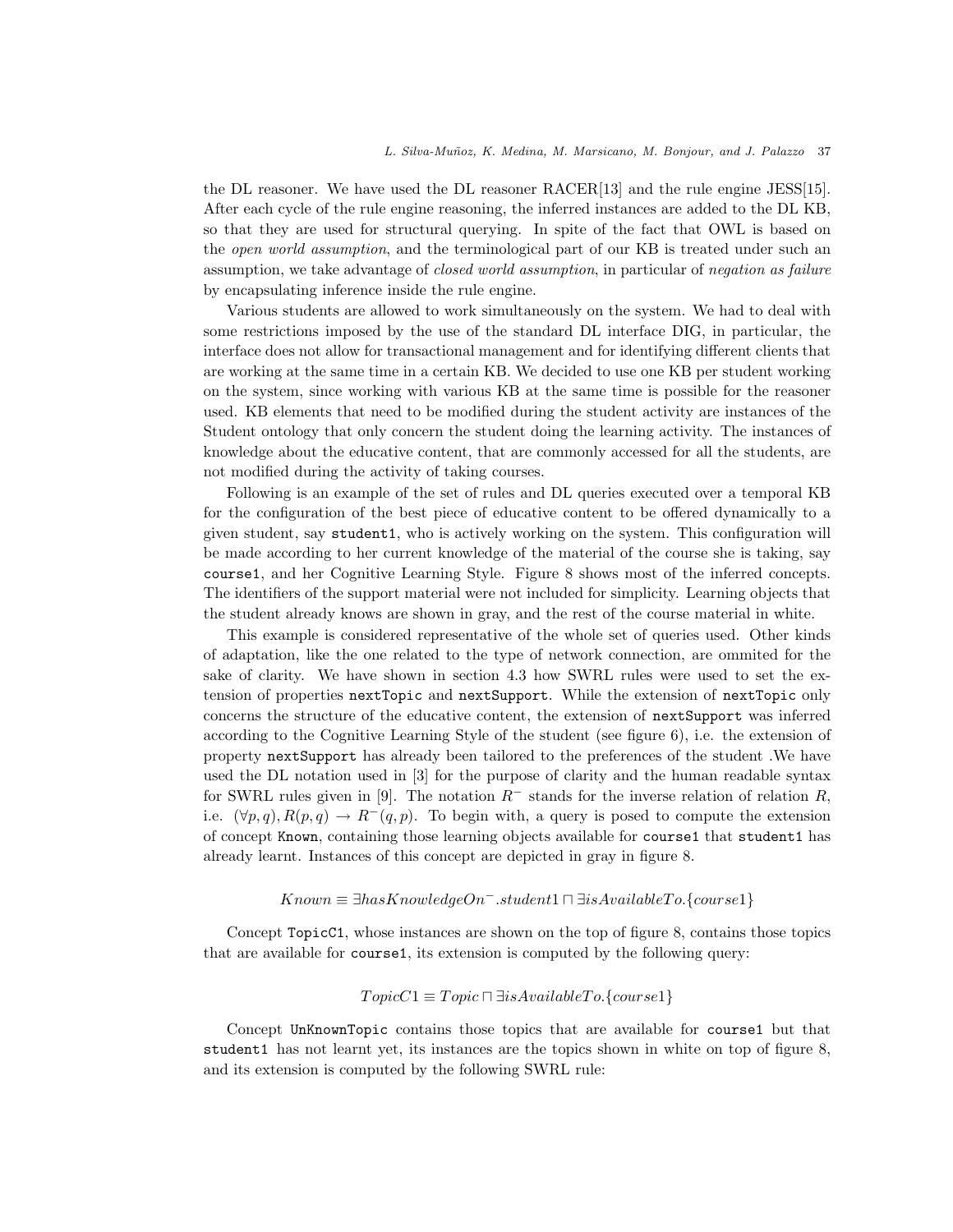38 Reasoning on the Semantic Web for Adaptive Hypermedia



Fig. 8 Configuration of a Personalized Learning Object

$$
TopicC1(?x) \land \neg Known(?x) \rightarrow UnKnownTopic(?x)
$$

Concept FirsTopic contains the first topic of course course1, given by the following SWRL rule:

$$
TopicC1(?x) \land \neg (TopicC1(?y) \land nextTopic(?y, ?x)) \rightarrow FirstTopic(?x)
$$

NextStudentTopic, indicated in figure 8, describes the next topic to be presented to the student student1. It should be either the first topic of the course, if it is unknown, or an unknown topic preceded by a known one. Following is the DL query that sets its extension in the temporal KB:

 $NextStudentTopic \equiv FirstTopic \sqcap UnKnow \sqcap Topic \sqcup$ 

 $UnKnownTopic ⊓ ∃ nextTopic$ . Known

SupportC1, indicated by a shaded box in figure 8, contains the support material available for course1 that supports the topic of NextStudentTopic, given by the DL query:

> $SupportC1 \equiv Support \sqcap \exists isAvailableTo.\{course1\} \sqcap$  $\exists$  supportsTo.NextStudentTopic

UnKnownSupport, indicated by a white box in figure 8, contains the unknown support material for the next topic, its extension is computed by the following SWRL rule:

 $SupportC1(?x) \wedge \neg Known(?x) \rightarrow UnKnownSupport(?x)$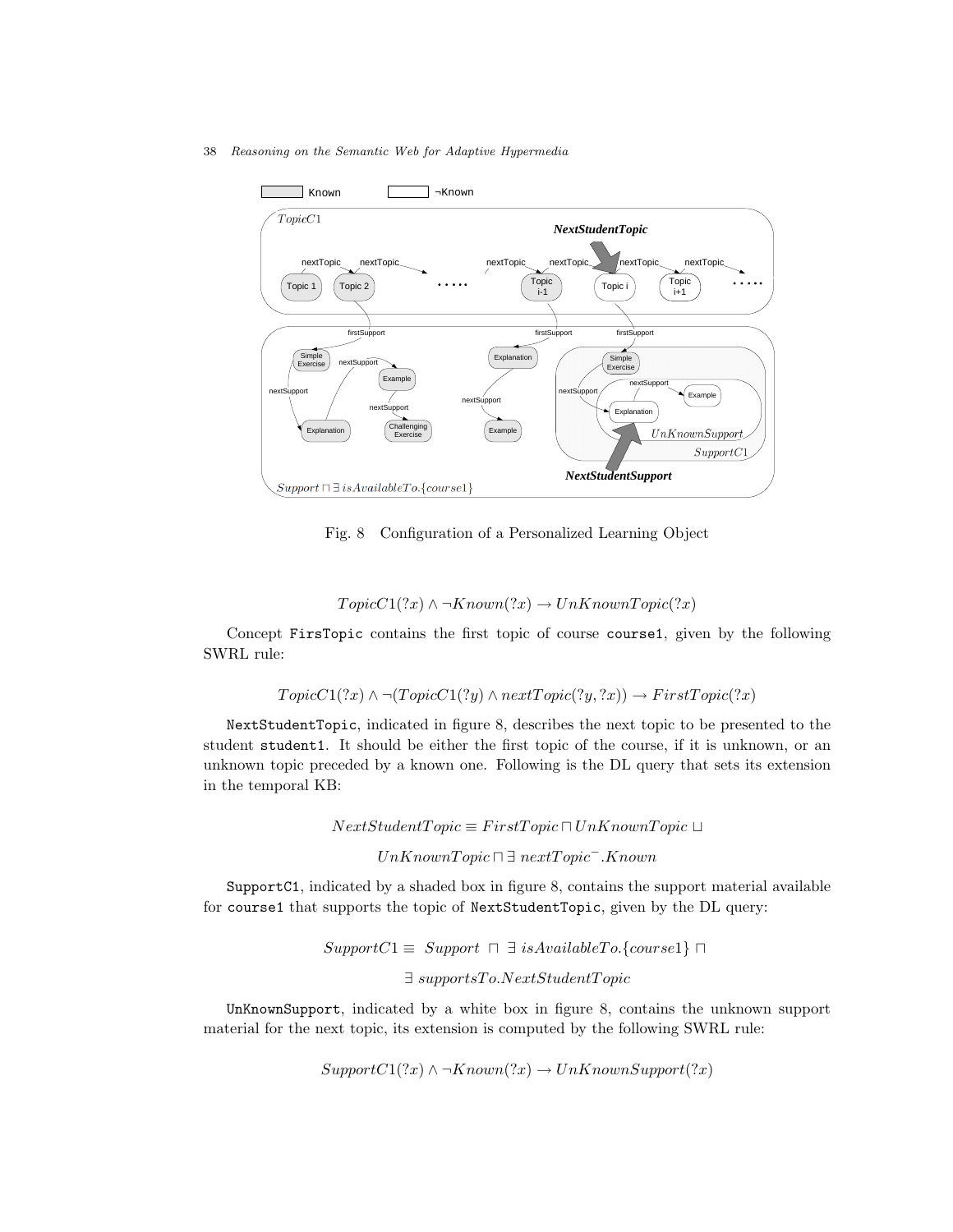FirstSupport is the first support according to relation nextSupport that is unknown to the student, its extension is computed by the following SWRL rule:

 $SupportC1(?x) \wedge \neg (SupportC1(?y) \wedge nextSupport(?y, ?x)) \rightarrow FirstSupport(?x)$ 

Finally, NextStudentSupport, indicated in figure 8, contains the next learning object to be presented to the student, given by the DL query:

> $NextStudentSupport \equiv (FirstSupport \cap UnKnowSupport) \sqcup$  $(UnKnownSupport \sqcap \exists nextSupport^{-}.Known))$

Once the concept NextStudentSupport is populated, the system can provide the student with the next educative content in its personalized learning. Following is the DIG serialization used for telling the temporal KB this last DL axiom stating the definition of NextStudentSupport:

```
<defconcept name="NextStudentSupport"/>
<equalc>
  <catom name="NextStudentSupport"/>
  \langle<and>
      <catom name="FirstSupport"/>
      <catom name="UnKnownSupport"/>
    </and>
    \langleand\rangle<catom name="UnKnownSupport"/>
      <some>
     <inverse>
         <ratom name="http://www.inf.ufrgs.br/~tapejara/Ontology/
Generated/AWOntology.owl#nextSupport"/>
    </inverse>
       <catom name="Known"/>
      </some>
    </and>
  </or>
</equalc>
```
In spite of the fact that our work was carried out using the reasoner RACER [13], our system is able to obtain inference services from any up-to-date reasoner that implements the standard API DIG. As it can be seen, our approach involves the declarative representation of not only the knowledge concerning the application domain, but also the knowledge related to all the needed steps to solve the addressed problem.

### 6 Conclusions

We have developed an Intelligent Adaptive Hypermedia System that entirelly works according to the foundations of the SemanticWeb. Its knowledge is encoded in the standard for the Web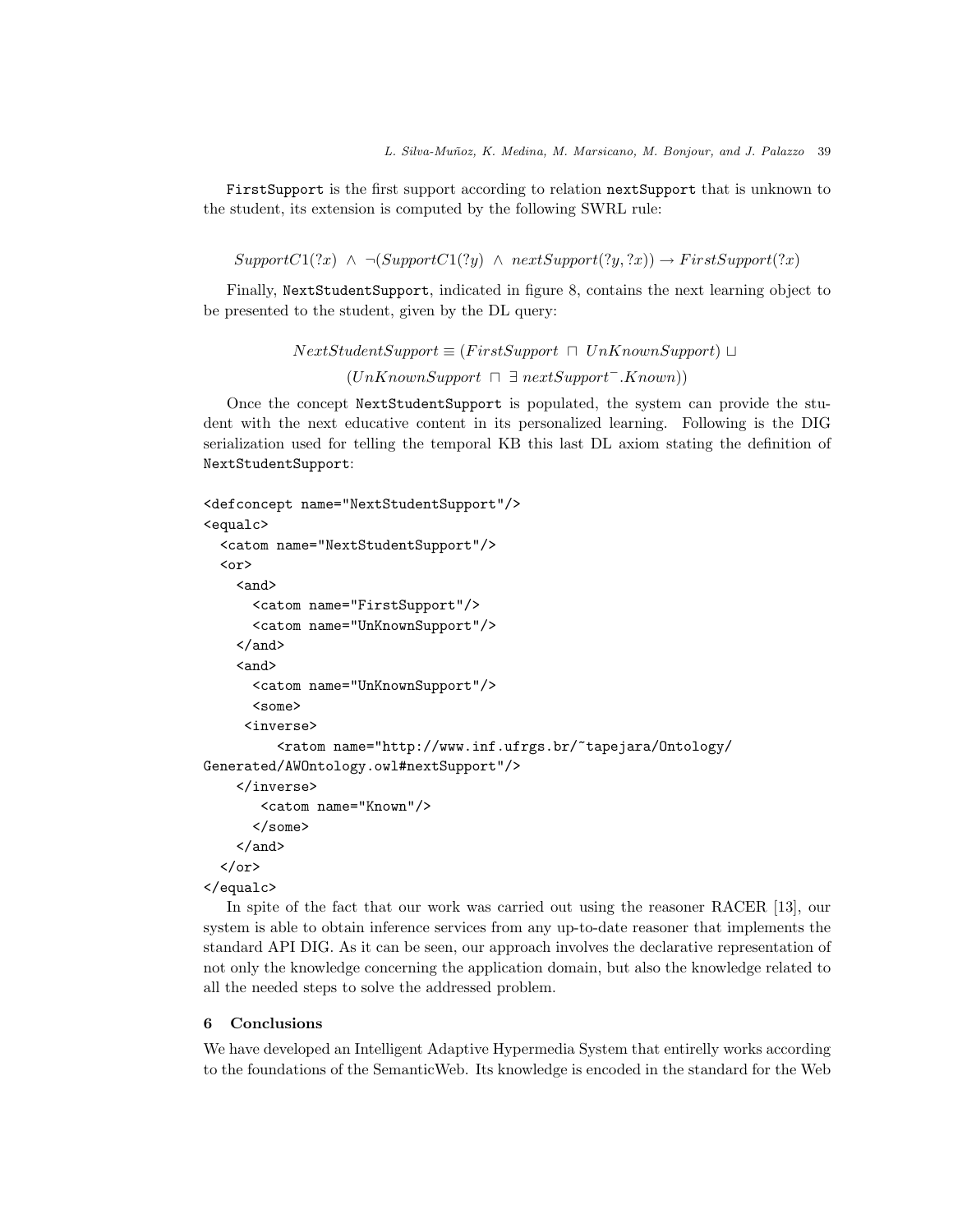languages SWRL, OWL, RDF, XML and DIG. DL based languages enabled us to declaratively encode the knowledge about our domain, taking automatic account of inheritance and performing structural inference, while Horn-like rules defined on top of our ontology terms enabled us data-directed inference over instances. Our system takes advantage of an open world assumption as the default assumption for sharing our knowledge on the web, while closed world assumption is encapsulated in rule inference when needed. We are able to share the knowledge behind our inference on the Web by exposing our OWL axioms and our SWRL rules in a machine understandable representation. We avoided encapsulation of knowledge in ad-hoc programming code. All our knowledge is expressed in a declarative, shareable way, in languages that have well founded semantics and is used for inference in reasoners that work in a principled way. Our system is able to automatically configure complex learning objects tailored to student profiles by reasoning in a domain theory.

### References

- 1. P. Brusilovsky, Methods and techniques of adaptive hypermedia. User Modeling and User-Adapted Interaction, 6 (2-3), 87-129, 1996.
- 2. S. Bechhofer, F. van Harmelen, J. Hendler, I. Horrocks, D. McGuinness, P. Patel-Schneider and L. Stein, OWL Web Ontology Language Reference. W3C Recommendation, 2004.
- 3. F. Baader, D. Calvanese, D. McGuinness, D. Nardi, and P. F. Patel-Schneider editors, The Description Logic Handbook: Theory, Implementation and Applications. Cambridge University Press, 2002.
- 4. I. Horrocks, P. F. Patel-Schneider, S. Bechhofer, and D. Tsarkov, Owl rules: A proposal and prototype implementation. Conditionally accepted for publication. Journal of Web Semantics, 2005.
- 5. R. Brachman, V. Gilbert and H. Levesque, An Essential Hybrid Reasoning System: Knowledge and Symbol Level Accounts of KRYPTON. IJCAI 1985: 532-539.
- 6. B. Nebel, and K. vonLuck, Hybrid Reasoning in BACK. In Methodologies for Intelligent Systems, Volume 3, eds. Z. W. Ras and L. Saitta, 260-269. New York: North-Holland, 1988.
- 7. A. Borgida, R. Brachman, D. McGuinness, and L. Resnick, CLASSIC: A structural data model for objects. In Proc. Of the ACM SIGMOD Int. Conf. on Management of Data, pages 59-67, 1989.
- 8. A. Levy and M. Rousset, Combining Horn rules and description logics in CARIN. Artificial Intelligence, 104(1-2):165-209, 1998.
- 9. I. Horrocks, P. Patel-Schneider, H. Boley, S. Tabets, B. Grosof, M. Dean, SWRL: A Semantic Web Rule Language Combining OWL and RuleML W3C Member Submission 21 May 2004.
- 10. http://owl.man.ac.uk/hoolet/
- 11. G. Antoniou, C. Damasio, B. Grosof, I. Horrocks, M. Kifer, J. Maluszynski, and P. Patel-Schneider, Combining rules and ontologies. A survey. http://rewerse.net/deliverables/m12/i3-d3.pdf, 2005. REWERSE Deliverables, No. I3-D3, February 2005.
- 12. R. Rosati. On the decidability and complexity of integrating ontologies and rules. Journal of Web Semantics, 3, 2005.
- 13. V. Haarslev, R. Moller, RACER User's Guide and Reference Manual. Version 1.7.7. 2003.
- 14. I. Horrocks, The FaCT system. In Harrie de Swart, editor, Proc. Of the 2nd Int. Conf. on Analytic Tableaux and Related Methods (TABLEAUX'98), volume 1397 of Lecture Notes in Artificial Intelligence, pages 307-312. Springer, 1998.
- 15. Jess Rule Engine: http://herzberg.ca.sandia.gov/jess/
- 16. S. Bechhofer, R. Moller, and P. Crowther, The DIG Description Logic Interface. In Proc. of International Workshop on Description Logics (DL2003), Rome, Italy, 2003.
- 17. L. Silva-Muñoz, J. Palazzo, Adaptive Web-Based Courseware Development Using Metadata Standards and Ontologies. The 16th International Conf. on Advanced Information Systems Engineering - CAISE , volume 3084 of Lecture Notes in Computer Science, pages 414-428. Springer, 2004.